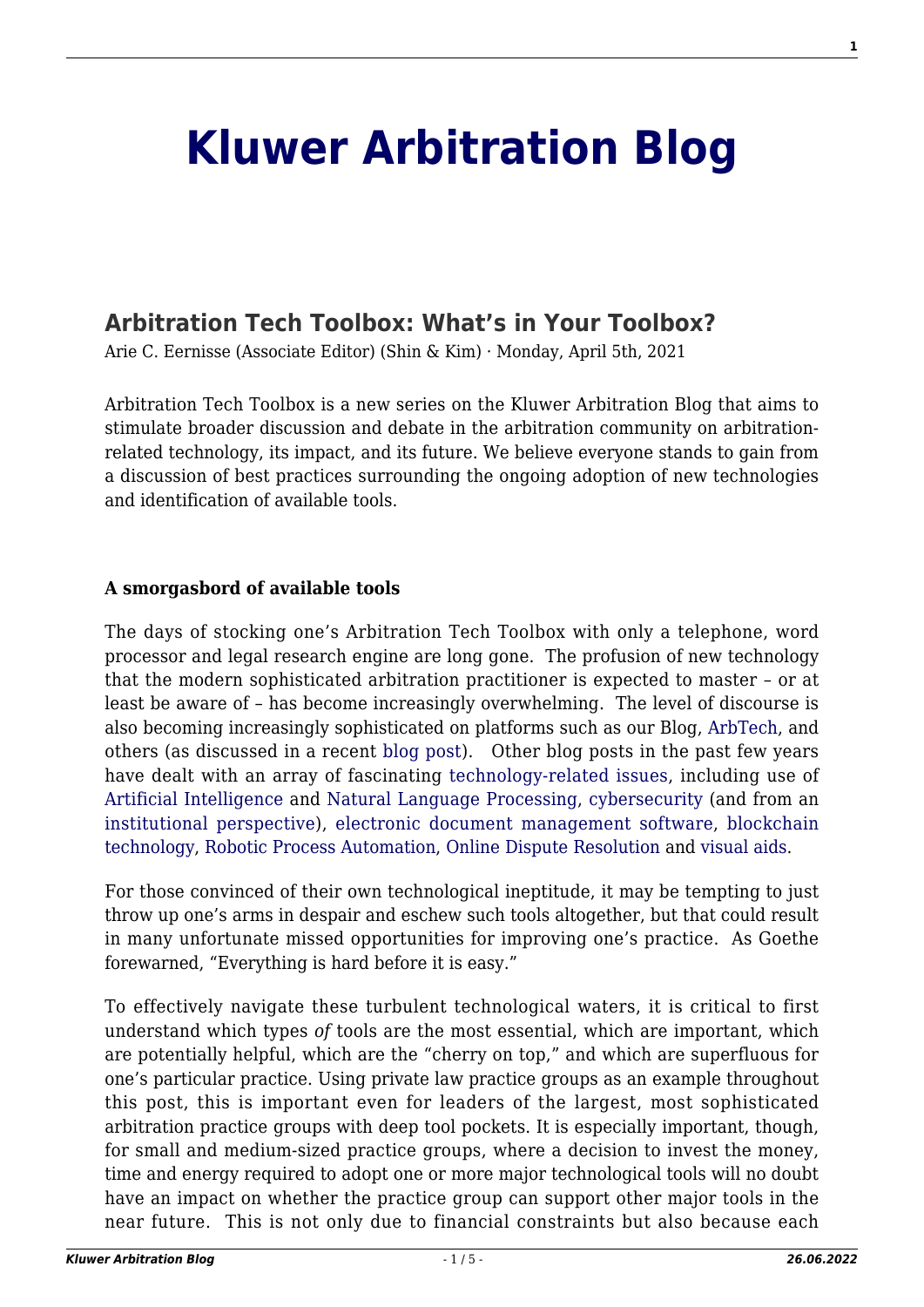incremental technological advancement will take time to achieve full-scale adoption within a practice group, meaning that introducing too many innovations at once can prove distracting and counterproductive.

Cue the [IBA Arb40 Guide on Technology Resources for Arbitration Practitioners](https://www.ibanet.org/technology-resources-for-arbitration-practitioners.aspx), which has been our inspiration for this series. The Guide provides an orderly taxonomy of different tool types that form part of the modern arbitration practitioner's standard arsenal. The Guide features representative but non-exhaustive lists of popular tools for [audio and videoconferencing](https://www.ibanet.org/technology-resources-for-arbitration-av.aspx); [document collection, review and](https://www.ibanet.org/technology-resources-for-arbitration-documents.aspx) [production;](https://www.ibanet.org/technology-resources-for-arbitration-documents.aspx) [management and transfer of arbitration data;](https://www.ibanet.org/technology-resources-for-arbitration-data.aspx) [presentation of graphics](https://www.ibanet.org/technology-resources-for-arbitration-graphics.aspx) [and evidence](https://www.ibanet.org/technology-resources-for-arbitration-graphics.aspx); [virtual reality and augmented reality;](https://www.ibanet.org/technology-resources-for-arbitration-vr-ar.aspx) [analytical tools and mind](https://www.ibanet.org/technology-resources-for-arbitration-analyticaltools.aspx) [mapping;](https://www.ibanet.org/technology-resources-for-arbitration-analyticaltools.aspx) [translation and interpretation;](https://www.ibanet.org/technology-resources-for-arbitration-translation.aspx) and [cybersecurity and data privacy.](https://www.ibanet.org/technology-resources-for-arbitration-cybersecurity.aspx) More recently, the Guide's creators have added a section on resources that are specific to the technological needs of [virtual hearings](https://www.ibanet.org/technology-resources-for-arbitration-va.aspx).

Among other potential tool categories, an important one would be legal research platforms with increasingly sophisticated technology catering primarily to the needs of international arbitration practitioners. In addition, whole other classes of technological tools that are not specific to arbitration but are used by arbitration lawyers on a daily basis could be added – e.g., marketing tools, scheduling tools, etc.

# **Tool priority**

Overall utility is key when it comes to tool selection.

In the absolute essentials category, the fundamental necessity for all practice groups of supplying one's toolbox with optimal audio and [videoconferencing](http://arbitrationblog.kluwerarbitration.com/category/archives/videoconferencing/) solutions, as well as sophisticated legal research tools, is well-understood. Equally important but less well understood are tools for [cybersecurity](http://arbitrationblog.kluwerarbitration.com/category/archives/cybersecurity/) and [data protection](http://arbitrationblog.kluwerarbitration.com/category/archives/data-protection/). The [IBA](https://www.ibanet.org/LPRU/cybersecurity-guidelines.aspx) [Cybersecurity Guidelines](https://www.ibanet.org/LPRU/cybersecurity-guidelines.aspx) and the [ICC-NYC Bar-CPR Protocol on Cybersecurity in](https://www.arbitration-icca.org/media/14/76788479244143/icca-nyc_bar-cpr_cybersecurity_protocol_for_international_arbitration_-_print_version.pdf) [International Arbitration](https://www.arbitration-icca.org/media/14/76788479244143/icca-nyc_bar-cpr_cybersecurity_protocol_for_international_arbitration_-_print_version.pdf) are two resources that can help one better understand these tools. Also, document translation technology is of obvious primary importance for most arbitration practitioners working on an international scale as the vast majority of international arbitration cases will involve at least some translation.

For practitioners who are part of small to medium-sized practice groups in the midst of scaling up, adding headcount and/or taking on increasingly high-value and sophisticated matters, tools from the categories of (i) document collection, review and production, including document review platforms and software / artificial intelligence applications for document review, and (ii) management and transfer of arbitration data (i.e., the hosting, managing, organizing, sorting and transferring of voluminous documents and submissions gathered and/or exchanged in an arbitration) offer enormous opportunities for increasing productivity and overall effectiveness on a daily basis. While these tools may be absolute essentials in the major international firms, the more rudimentary forms of these tools can be enough for small to medium-sized firms in the interim.

The remaining categories of tools – including those for presentation of graphics and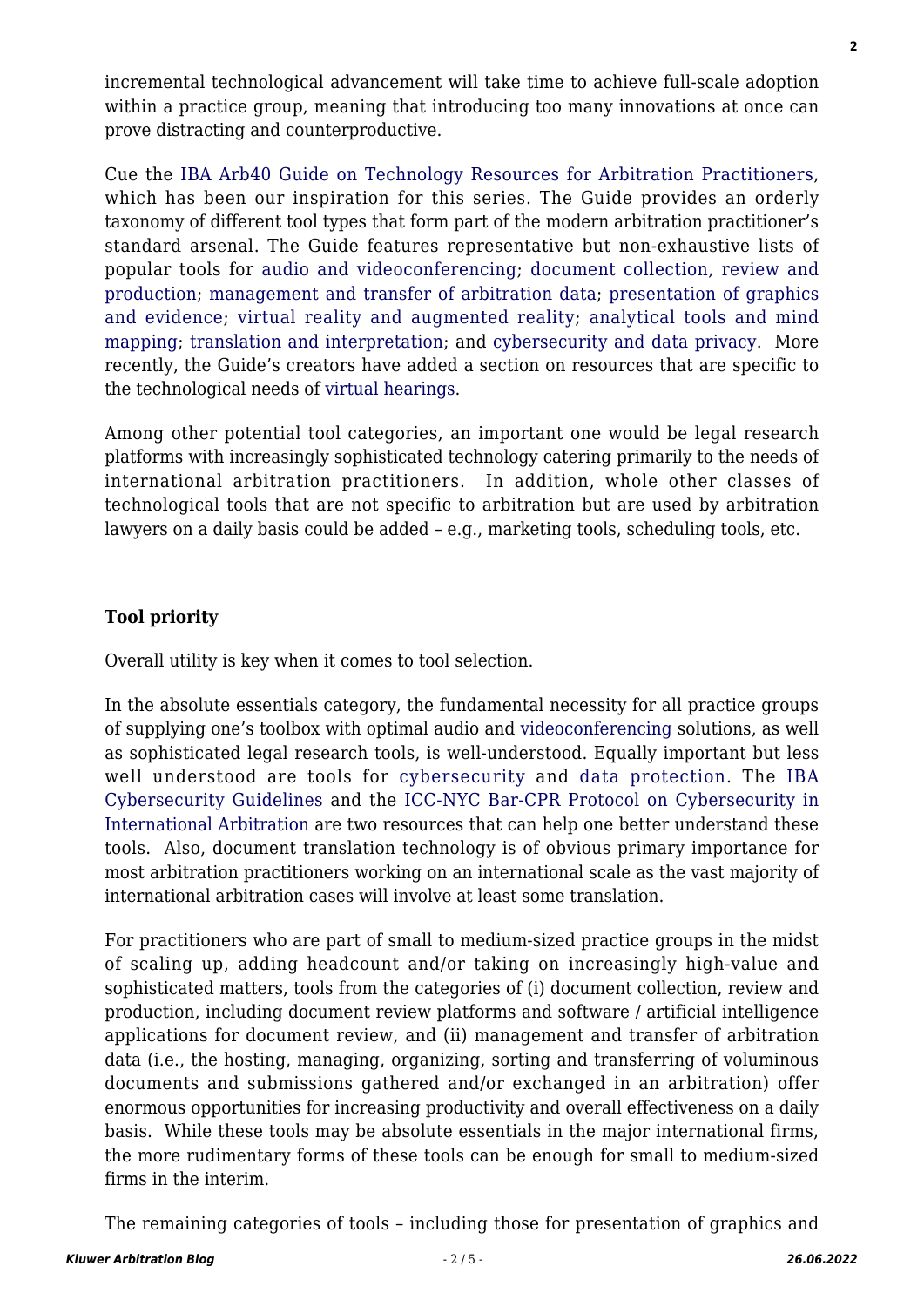evidence, virtual reality and augmented reality and analytical tools and mind mapping – are indeed helpful but may seem more like a "cherry on top" compared to the other tools. However, this is probably only due to their relative "newness" and more casespecific use. Use of these tools could depend on whether the other side is expected to use them.

## **Reducing technological disparities and sharing best practices**

Despite the increased availability of revolutionary technological tools and the plethora of online resources on how to use them, there will inevitably be disparities in terms of actual adoption and use. A recent breakdown of current use of technology in

arbitration in the *Journal of International Arbitration*<sup>1)</sup> noted the following key concerns:

"compatibility issues when the parties and tribunals use different hardware and software or have a different level of technical ability; data integrity issues regarding information that is electronically stored or exchanged; equality of arms and due process concerns, e.g. in the event that one party objects to the IT proposed by the other side for a variety of reasons; confidentiality red flags when sensitive information is being stored or communicated, etc."

It is submitted that, even with regard to technology which often favors the more powerful party, a rising tide lifts all boats. All practitioners could eventually stand to gain with the great influx of technology we have witnessed in recent years. There are a few ways to expedite this process.

First, more sharing between co-counsel law practices of specific information on available technological tools and how they should be properly exploited would lead to greater integration of work and streamlining of work processes in many cases.

Second, greater efforts should be made to prevent situations of technology mismatch or, worse, inequality of arms that substantially prejudices the weaker party. This could be achieved through proactive efforts by institutions and (within limits) tribunals to put parties on a more equal footing when appropriate.

Third, in this age of countless webinars and unprecedentedly extensive virtual exchange, more frank, open and technocratic discussions on finding technological solutions to discrete challenges should be had.

### **Conclusion**

Ultimately, practitioners should ask themselves on a regular basis: "What tools do I need in my Arbitration Tech Toolbox in order to be most effective in my job?" To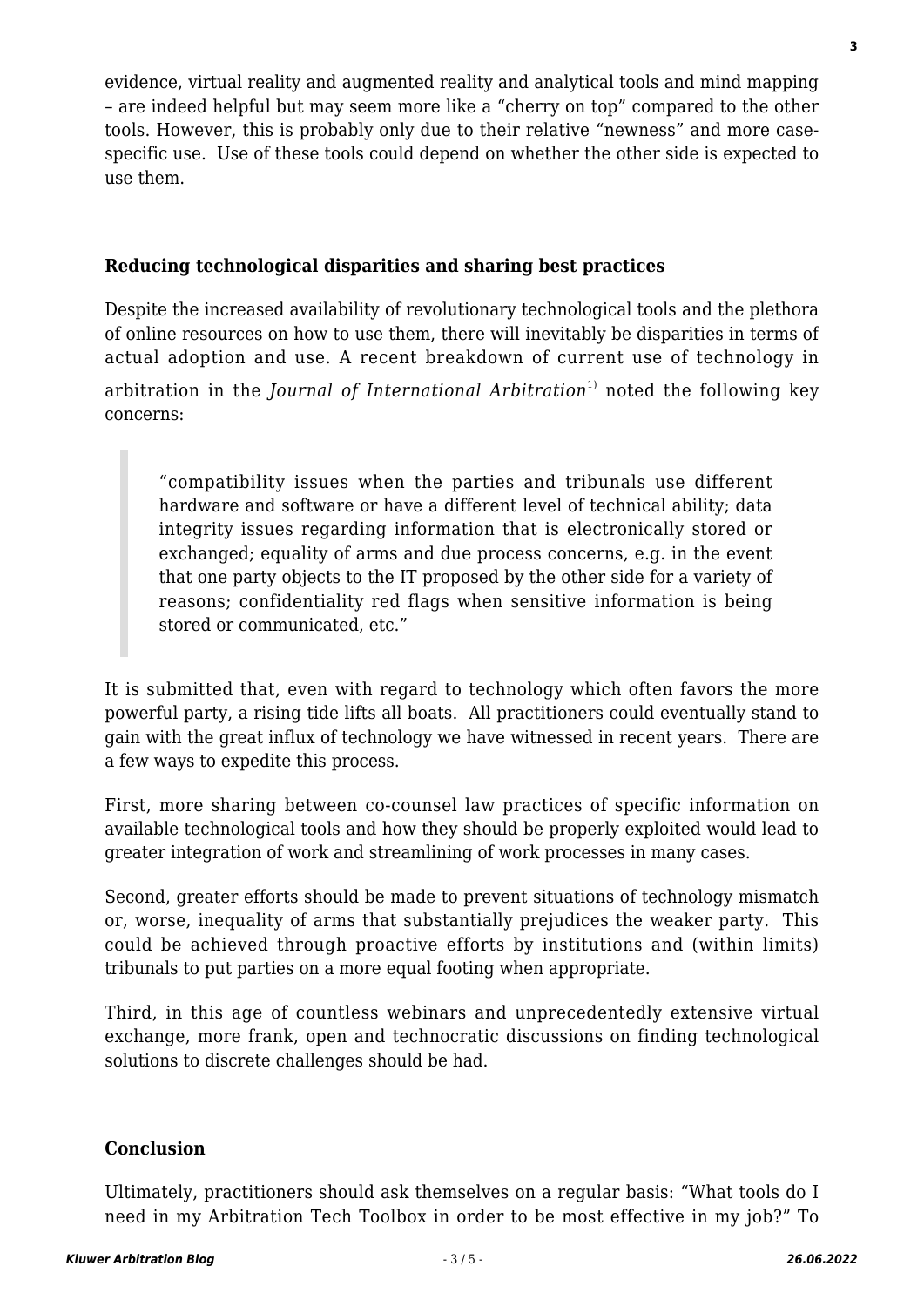paraphrase Benjamin Franklin, for every minute spent acquainting oneself with new technological tools, an hour is earned. Stay tuned.

*=======*

*Further posts on our Arbitration Tech Toolbox series can be found [here](http://arbitrationblog.kluwerarbitration.com/category/arbitration-tech-toolbox).*

*The content of this post is intended for educational and general information. It is not intended for any promotional purposes. Kluwer Arbitration Blog, the Editorial Board, and this post's author make no representation or warranty of any kind, express or implied, regarding the accuracy or completeness of any information in this post.*

*To make sure you do not miss out on regular updates from the Kluwer Arbitration Blog, please subscribe [here](http://arbitrationblog.kluwerarbitration.com/newsletter/). To submit a proposal for a blog post, please consult our [Editorial Guidelines.](http://arbitrationblog.kluwerarbitration.com/editorial-guidelines/)*

#### **Profile Navigator and Relationship Indicator**

Offers 6,200+ data-driven arbitrator, expert witness and counsel profiles and the ability to explore relationships of 13,500+ arbitration practitioners and experts for potential conflicts of interest.

[Learn how](https://www.wolterskluwer.com/en/solutions/kluwerarbitration/practiceplus?utm_source=arbitrationblog&utm_medium=articleCTA&utm_campaign=article-banner) **[Kluwer Arbitration Practice Plus](https://www.wolterskluwer.com/en/solutions/kluwerarbitration/practiceplus?utm_source=arbitrationblog&utm_medium=articleCTA&utm_campaign=article-banner)** [can support you.](https://www.wolterskluwer.com/en/solutions/kluwerarbitration/practiceplus?utm_source=arbitrationblog&utm_medium=articleCTA&utm_campaign=article-banner)